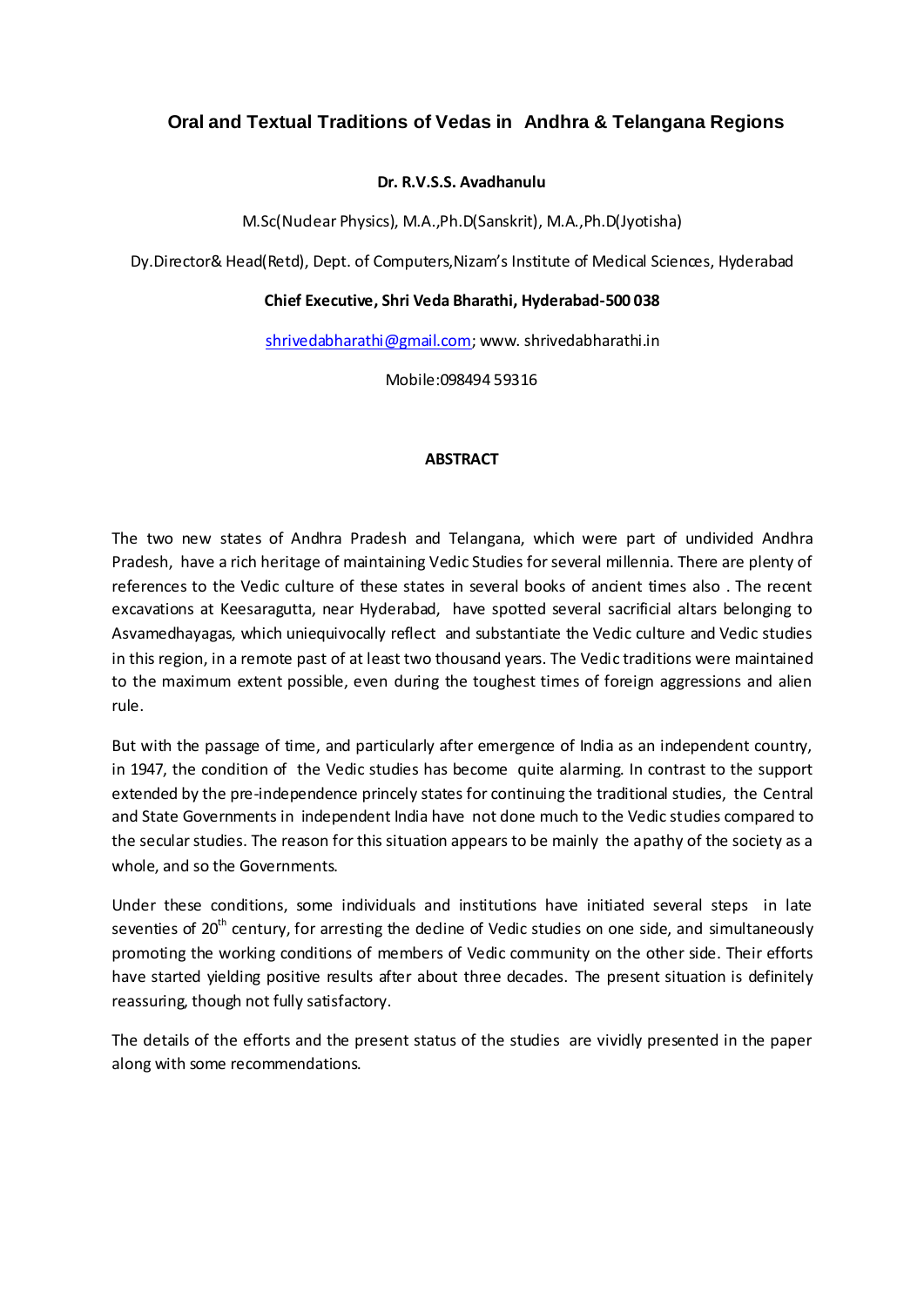### **INTRODUCTION**

Andhra Pradesh has been in the forefront in preserving and propagating the Vedic Knowledge of both the forms, i.e., oral and textual traditions, for several thousands of years. There are references in Valmiki Ramayana and Mahabharata about the Vedic culture in Andhra region.

The Vedic studies went deep into all layers of the society during Satavahana period and continued without hindrance upto Kakatiya period. However, about 800 years back, the king Prataparudra had to take special emergency steps for protection of Vedic scholars and Vedic culture against the back drop of severe attacks from the enemies of Sanatana Dharma.

Even about 70 years back, i.e., at the time of India becoming independent, the Godavari and Krishna delta were having more than 500 Vedic pandits each. Scores of agraharams were having several flourishing Veda pathasalas. For example, the pathasalas at of Rajahmundry have a known history of two centuries, the one of Podagatlapalli, which happens to be the native place of my forefathers of several generations , with about 160 years, that one at Mukkamala for the past 120 years, of Kapileswarapuram, Iragavaram etc., for the past 70 years, and so on. Similar is the situation at places like Vijayawada, Tenali, Machilipatnam, Gudiwada, etc., in Krishna delta.

But, after India became independent, the rulers of local Government and Central Government virtually discontinued their support to the study of Vedas. Hence, the number has dwindled very fast in the past seven decades. In fact there was an absolute dry spell and drought w.r.to Vedic studies, for about 20 years during 1950 to 1970, and there was financial crisis in every family of Vedic community.

### **EFFORTS OF A GREAT PANDIT**

However, with the initiative of Brahmasri Uppuluri Ganapati Sastry garu, the great Vedic pandit who lived for full 100 years and who was honoured by Government of India with the award of Padmabhushan, the system of paying monthly honorarium to the pundits started in 1970s during the Chief Ministership of Dr. Marri ChannaReddy. Every Vedic pandit in Andhra Pradesh of today owes his existence in this field to this great Veda purusha who strived and struggled for their survival .

As per the recommendations of that great scholar, the TTD introduced the scheme of Veda Parayana at temples. Each Vedic pandit is assigned a temple where he has to carry out the chanting of the respective Veda of his study, everyday, two hours in the morning and two hours in the evening. In fact it is his working place.

It may be known to most of the people that TTD started making monthly payment of salaries to the Vedic scholars, who are covered under Veda Parayana scheme in Andhra Pradesh.The salary of a Krama pathi, started with an amount of Rs.200/ per month in 70s. The quantum of payment is periodically revised for all the years . The latest revision is carried out in the month of September, 2014.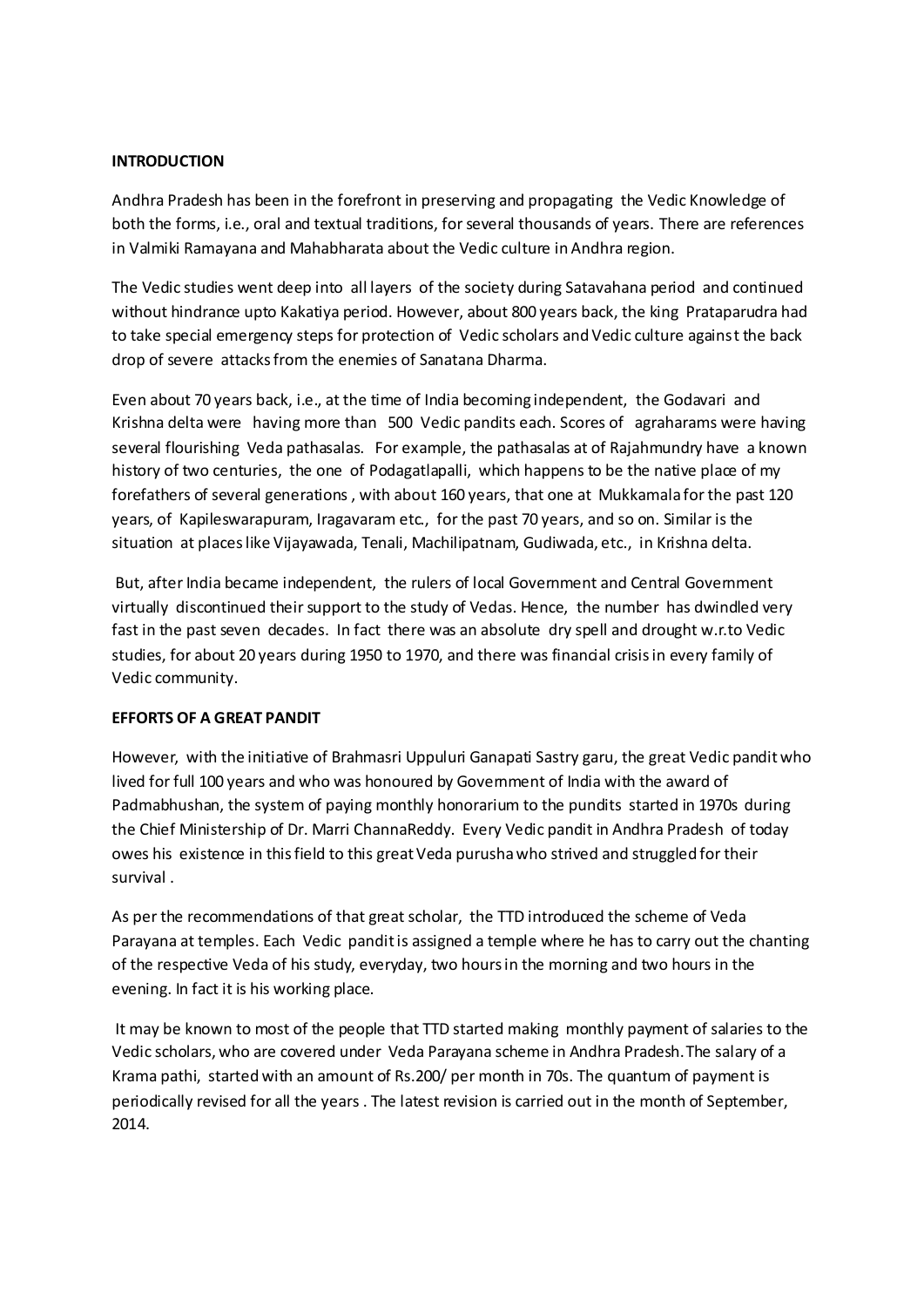### **HONORARIUM FOR VEDIC SCHOLARS**

Now the honorarium of a Kramapathi is fixed at Rs.15,000/ per month. The salary of a Ghanapathi is revised to Rs. 16,000/- The Supervisors are paid Rs.19,000, plus travelling expenses of Rs.2000/-. The Vedic pandits who are drafted into the Executive Council, are also paid Rs.19,000/ monthly. The Ahitagnis, who are qualified in Soma panchakam, are honoured with a monthly remuneration of Rs.10,000/-. The most reassuring aspect of the generosity of TTD is that they have introduced a welfare scheme to look after the widows of Vedic pundits. Each such lady is paid an amount of Rs.5,000/- every month. It is gratifying to note that the pandits whose age is more than 70 years and who are physically weak and not in a position to go to the temple daily, are also paid a pension of Rs. 10,000/- monthly.

It is a happy news for most of us when we come to know that the total number of Parayanadars maintained by TTD is about 3,000 in the entire country. Among them, 500 alone are in Andhra Pradesh itself. A Kramapathi is adjudged as equivalent to a graduate from any modern University.

## **VEDIC UNIVERSITY AT TIRUPATI**

TTD has floated one wing under its roof for exclusively looking after the Vedic pundits, and also for promotion of further higher studies. This wing was titled as Sri Venkateswara Institute of Higher Vedic Studies. But this aspect is now taken care of by Sri Venkateswara Vedic University, Tirupati. Here a mention has to be made about the great contribution of Sri Rameswar Thakur, Who was the Governor of Andhra Pradesh about 8 years back, and who put his all pressure to get this the status of University under UGC. As a corollary, several departments related to Vedas have come into existence.

Thus , as a first step, the Vedic pandits were taken care off by TTD. Subsequently some action oriented philanthropic organisations, Trusts and individuals also started extending financial support for the cause of Vedas. Simultaneously, many young boys of the Vedic families, who migrated to the Technical fields, particularly computers and information technology, got well settled in during the past 20 years, and started helping the Vedic cause. Because of all these factors, the green revolution in Vedic studies slowly picked up.

## **STATUS IN ANDHRA PADESH**

The over all strength of the pandits in Andhra Pradesh as on today in various categories is given as follows. There are about 70 Ghanapathis, 250 Kramapathis, and about 1500 students, exdusively in the subject of Vedas At present, 14 scholars are covered under the Ahitagni category. One encouraging point in these items is that Sukla Yajurveda, which was once totally neglected, is now having about 100 pandits.

## **CATEGORIES OF VEDA PATHASALAS**

The pathasalas of Andhra Pradesh can be broadly divided into three categories. The first category pathasalas are those which are directly owned and developed by TTD. The second category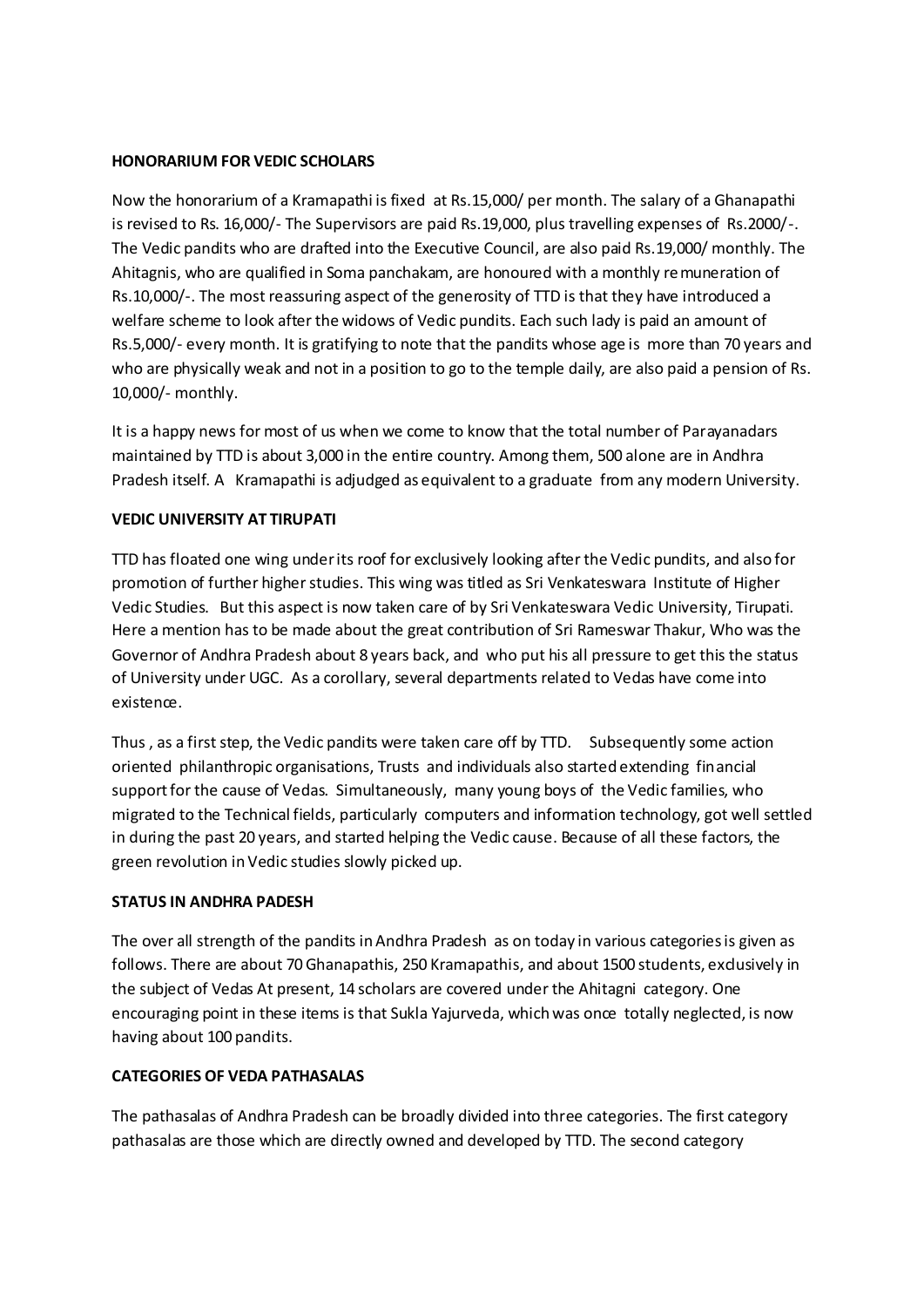pathasalas are those which are aided by TTD. The third category pathasalas are those which are operated by other private Trusts and individuals, and which do not take any aid from TTD.

In undivided Andhra Pradesh, there are about 150 Veda Pathasalas, out of which, 7 schools belong to the first category , about 120 belong to the second category, that is, which are are aided by TTD. About 23 schools belong to the third category.

# **FIRST CATEGORY OF PATHASALAS**

The schools which are totally owned By TTD are located at Dharmagiri, Keesaragutta, I Bhimavaram, Nallagondla, Chilukuru, Vijayanagaramand Kotappakonda.

The TTD Vedapathasala at Dharmagiri is accommodating about 650 students totally, and among them, about 230 students belong to Vedic studies only. This pathasala is having an unbroken history of about 170 years. Presently this has got about 60 adhyapakas of various disciplines. To be more specific, there are 4 pundits for Rigveda, 3 for Samaveda, 2 for Atharvaveda, 3 for Shukla Yajurveda, 3 for Krishna Yajurveda, all fully involved as faculty members.

In Keesaragutta pathasala, all the 4 Vedas are taught.At Chilukuru, only Krishna Yajurvedam is being taught.Same is the case at Nallagondla, where as at Vijayanagaram, only Samaveda is being imparted, but the significant aspect is that all the three available branches of Samaveda, that is, Ranayaniya, Kouthuma and Jaiminiya are being taught. Same is the case at Dharmagiri on the hills of Tirumala. The school at kotappakonda is going to be opened very shortly. In addition to Krishna Yajurveda, Apastamba Paurohityam and Saivagamam are planned. At Yellamada, 6 acres of land is demarcated for buildings.

The special attraction of the TTD Veda pathasalas is they have a scheme of paying Rs.3 lakhs to each student at the end of completion of moolam of each of the Vedas, which normally takes about 8 years.Of course, the smartham student is paid an amount of Rs.1.0 lakhs, after completion of his course, in about 4 years. It is a pleasant news to know that the Kumara Adhyapaka paddhti has successfully completed 7 such batches of full 8 year cycles.

## **SECOND CATEGORY OF PATHASALAS**

The amount of grant approved and released by TTD to the pathasalas is like, Rs.1.5 lakhs, 3.0 lakhs, and so on, depending on the number of pupils receiving the instruction, and the number of teachers imparting. However, the one at Bapatla is has got additional Rs.4.0 lakhs as a special grant. Here both Rigveda and Samaveda are being taught.

## **VEDIC STUDIES IN GODAVARI DELTA**

Now Godavari region itself is proud of running about 15 pathasalas, both East and west Godavari districts put together and about 200 students are being trained in this region itself.

At Rajahmundry, there are 2 pathasalas running, one by Sri Gullapalli Trust and the other one at Kotilingala Satram.At Podagatlapalli, there are 23 students. , 8 students In Machilipatnam school, 8 students at Srisailam, about 80 students at Vedabhavan of Secunderabad.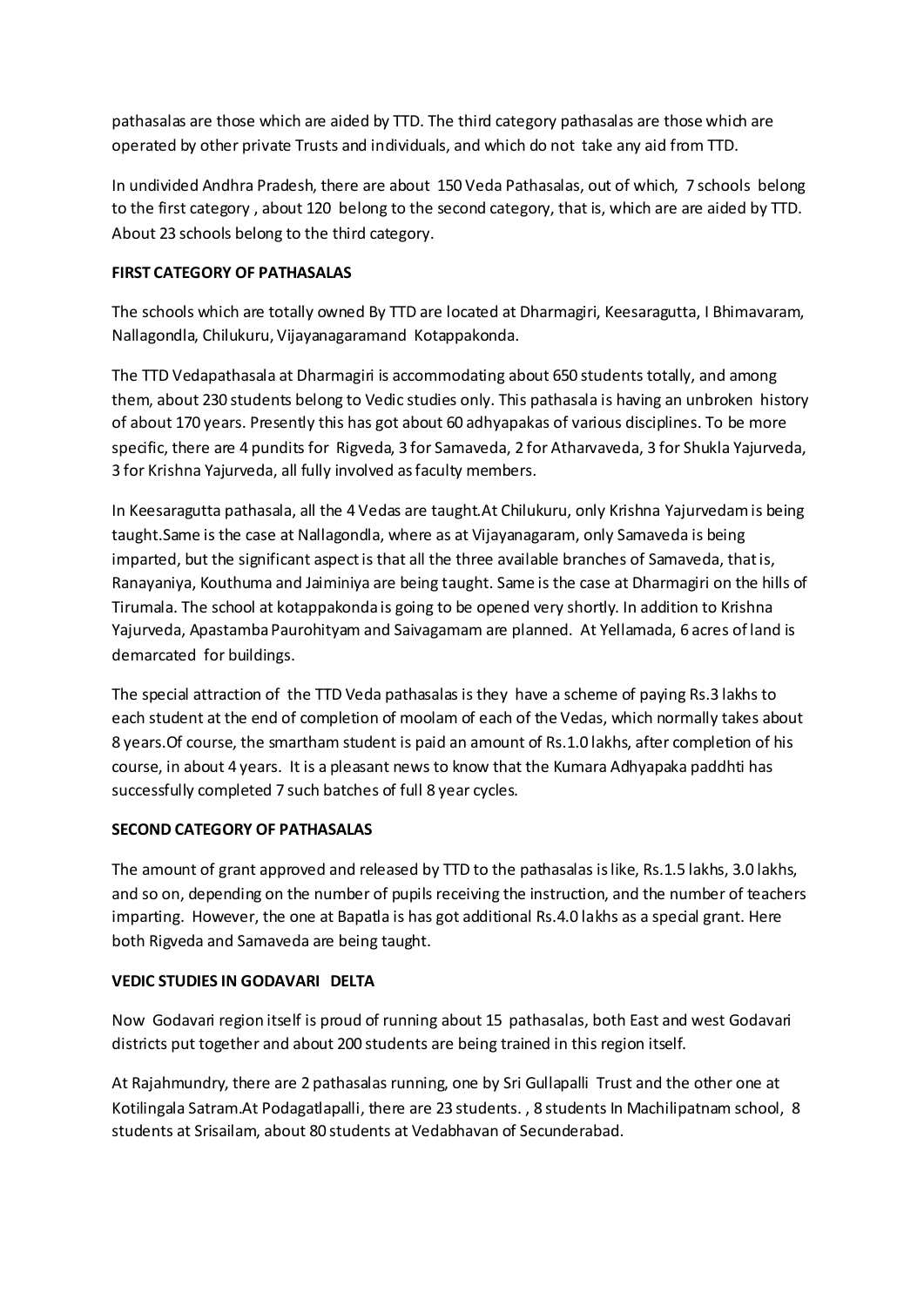The number of students in Podagatlapalli, Rajahmundry and Kapileaswarapuram stands at 20 to 25, each, Mukkamala and Daksharamam with about 10 each, Daksharamam and Ganganapalli with about 15 each. It is interesting to note that the last pathasala, which is near Kakinada, is running classes of all four Vedas.

At Kapileswarapuram, where the Veda pathasala is running for the past 70 years has 23 students,

16 of Krishna Yajurveda and 7 of Atharvaveda. At Pithapuram Veda pathasala of HH Sri Ganapati Sachchidananda Swami , is having 13 students of Krishna Yajurveda.

# **TTD BUDGET FOR VEDAS**

The over all budget of TTD is having an allocation of Rs.about Rs.30 crores annually in recent years

# **THIRD CATEGORY OF PATHASALAS**

The third category of Veda pathasalas, that is, without the support from TTD, are having an example at Mukkamala in East Godavari. This is accredited to Kanchi peetham. This is partly supported by philanthropists like Sri Maganti Subrahmanyam garu of Vijayawada and other donors..

## **VEDIC STUDIES AT PUTTAPARTHI**

The data furnished by Sri Ganesh, a nuclear Scientist and the organiser of Vedic events at Puttaparti informs as follows: During Dasara in 1961, one yajna was performed wherein an announcement was made that a Veda Pathasala has to start functioning from His Birth day in 1962 onwards. Accordingly the Vedic school was inaugurated on 23<sup>rd</sup> November, 1962 at Puttaparthi. Sri Cherukumilli Kamavadhanulu garu, a great Vedic scholar of Kadali, East Godavari District, was appointed as the Principal.

There are 4 wings in the total campus, covering primary, higher secondary, college and university level . There are about 2000 students in the campus. All the students are trained in the chantings of Namakam, chamakam, purusha suktam, srisuktam, Arunam, Taittiriya Upanishad etc, with well defined grade wise syllabus. Here all are allowed to learn the Vedic mantras, without any distinction on the basis of religion, caste or gender, or country. All programmes start with Vedic chantings. Assembly services, suprabhatam, vedic classes, have one mantra taught evertday.

## **TEXTUAL STUDIES**

The textual tradition is involving the study of Vidyaranya Bhashya. There are illustrious scholars like Dr. Vishnubhatla Subrahmanya Deekshitulu salakshana ghanapathi,Sri Chirravuri Sri Rama Sarma and Sri Prava Ramakrishna who are developing the students in this field. Their standard of teaching is graded as the best by HH Sri Sringeri Swamiji. Among them, the first one is more than 70 years, the second one is of 66 years, and the third one is in his 40s, and is working in SVVU. There are 3 students for Sri Subrahmanya Deekshitulu,, 3 students for Sri Rama Sarma, about 15 students for Prava. However the syllabus in the University prescribes only 20 Chapters for exams. A student who qualifies in this gets the Degree accordingly. But he is supposed to continue the studies subsequently for covering the full text. For teaching the Bhashyam of Rigveda, one pandit is working on contract basis.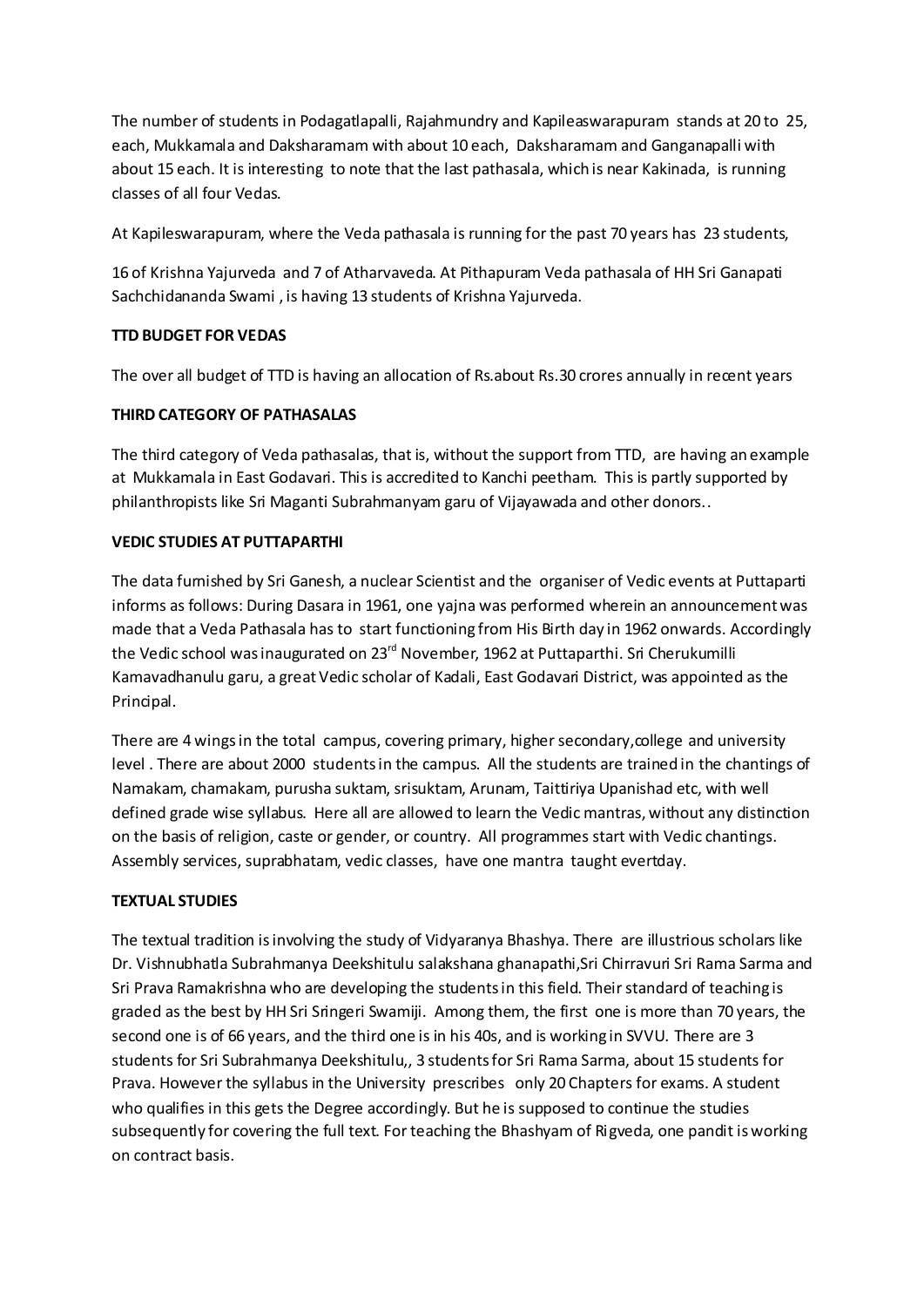But as a whole, as on date, there are about 15 Upadhyayas who are striving to increase the strength of Bhashya pandits. About 30 students are being trained in this subject.

# **CONTRIBUTIONS OF DR. AVADHANULU & SHRI VEDA BHARATHI FOR PRESERVATION OF ORAL AND TEXTUAL TRADITION OF VEDAS**

The author of this paper, Dr.Remella Avadhanulu, is a Vedic scholar and also a pioneer in Computer Science, in addition to several distinctions. A detailed study by him brought out the following qualitative and quantitative information. This is followed by some highly important remedial measures initiated by Dr.Avadhanulu, as briefly given in the following paragraphs.

## **URGENCY FOR PRESERVATION OF RARE VEDIC CHANTINGS**

The word 'Veda' means knowledge or wisdom of highest order. The four Vedas were said to have 1131branches earlier. But now only 7 are being taught in Vedic schools. Thus we are left with less than 1% Vedic knowledge only... And hence the urgency. In nutshell, the Vedas are facing the threat of extinction. It is our sacred duty to preserve them.

With a view to maintain perfection w.r.to pronunciation, the Rigveda was earlier provided 11 types of chantings for each of its mantras. But the number of pandits who can confidently chant all these types are very very rare, just few in number, in the entire country. Most of the educated people also have never heard even the names of chantings, leave alone their contents.These rare chantings of Rigveda are facing the threat of extinction. Hence the urgency. It is our sacred duty to preserve them.

### **Names of rare Chantings of Rigveda: Maala, Sikha, Rekha, Dhwaja, Danda and Ratha**

Kanchi Paramacharya is said to have quoted once as follows:

### **PRESERVATION—IT IS NOW OR NEVER**

"If we, of this generation, create a break in the Vedic study kept up for ages, from generation to generation, we shall be committing the unforgivable crime of denying our descendents the opportunity of learning the Vedas."

The author made elaborate preparations for solving the above problems technically, to the extent possible, as described briefly below.

### **Phase 1:INTRODUCED INDIAN LANGUAGES IN COMPUTERS FOR THE FIRST TIME**

1. Till 1975, the computers were having English as the only medium for data entry and information retrieval.

2. Dr. RVSS Avadhanulu and his team introduced Indian languages in computers for the first time, by designing and developing Telugu FORTRAN and Devanagari FORTRAN compilers in 1976.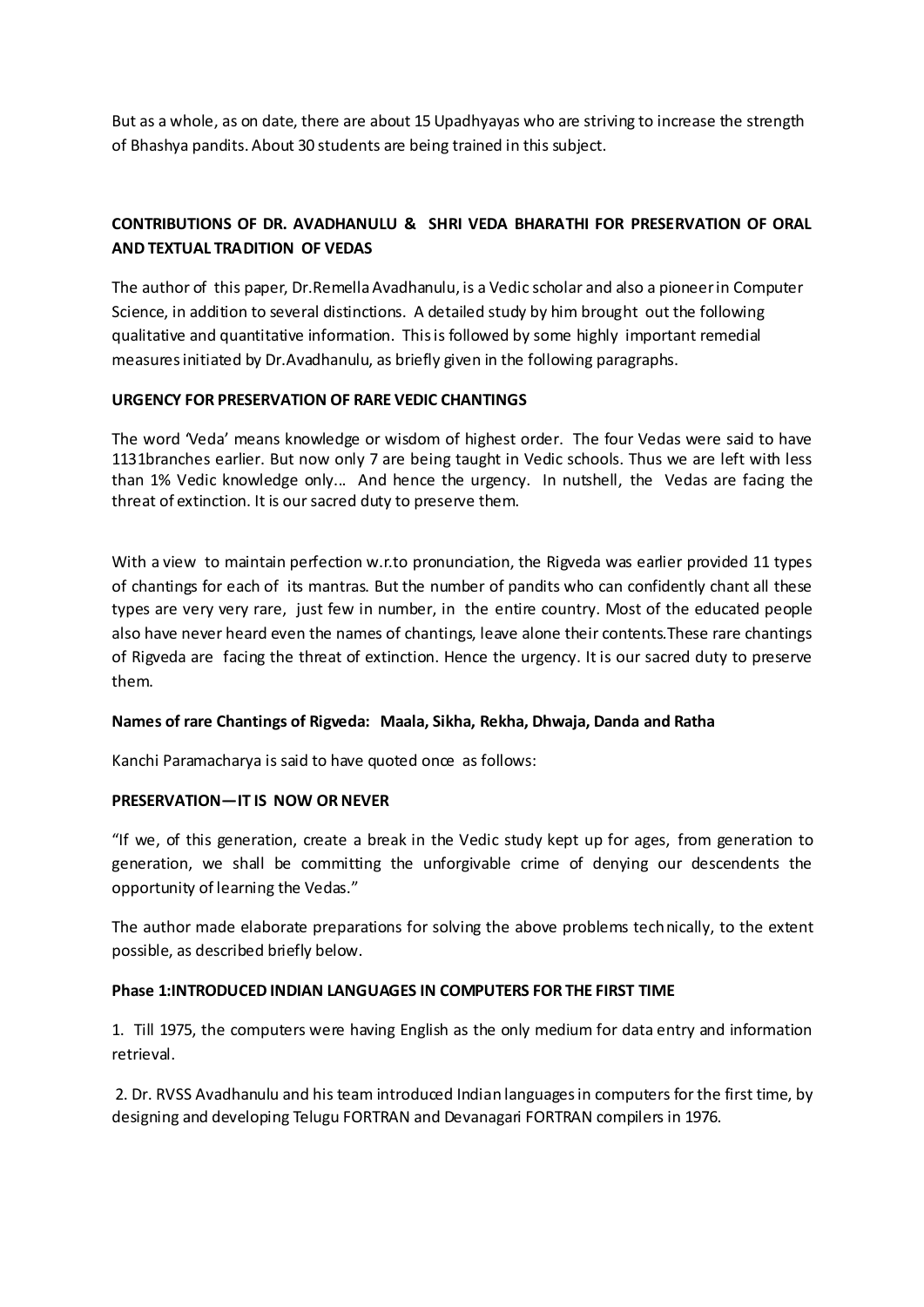3. The Official Language committee of Parliament of India appreciated this achievement and encouraged further, because of which it has become possible to have all communications in computers using Indian languages.

4.This paved the way subsequently for design of Vedic Database in Computer Systems.

## **Phase 2:INTRODUCED COMPUTERS TO THE VEDAS FOR THE FIRST TIME**

- 1. Dr.RVSS Avadhanulu introduced Computer technology to the Vedas for the first time and demonstrated the same at the National Vedic Conference, Tirupati in 1992.
- 2. This attracted the attention of the entire Vedic Community including Dr. Shankar Dayal Sharma, the then Vice President of India, who inaugurated the Conference.
- 3. The unique technique opened up a whole new world and a new trend, which is now followed by several Vedic Scientists throughout the globe.

# **Phase 3:CREATED "SHRI VEDA BHARATHI " – A Public Charitable Trust**

**Shri Veda Bharathi** (SVB) was established in 1994 as a historical necessity. It is a Public Charitable Trust, registered at Hyderabad, , India.The **main objectives** of Shri Veda Bharathi are :

- 1. Preservation of Vedas and rare Vedic Chantings
- 2. Propagation of Vedic wisdom
- 3. Research for Scientific Aspects in Vedic Literature
- 4. Promotion of Sanskrit language to explore the Vedic sciences in their original form

Accordingly it is decided to design and develop Multilingual Multimedia Vedic Database, and bring out the products in the form of CD ROMs/ DVD ROMs etc.

# **Work Done so Far -Report 1:RECORDED ABOUT 1200 HOURS OF CHANTING OF RIGVEDA AND YAJURVEDA.**

Completed the Recording of 3 types of chantings ( out of 11 types) of Rigveda (viz., Moolam, Pada and Krama).

Completed recording of Sikha mode of chanting of 32 chapters of Rigveda.

The first set of Vedic floppy discs of Yajurveda (Taittiriya Sakha) were presented to Dr. Shankar Dayal Sharma, President of India, on 20.04.1995.

The first batch of 23 CD ROMs were released by Shri Atal Bihari Vajpayee, Prime Minister of India, on 14 the April, 2000.

The second batch of 15 CD ROMs were released by H.H. Swami Tejomayananda, President of Chinmaya Mission, World wide, on  $14<sup>th</sup>$  Sept'2000.

The Audio DVD of Entire Rigveda Samhita (64 Chapters ), with introductions to all the 64 Chapters(English), Moolam (Samhita) mode of Chanting, running for about 32 hours, was relesed by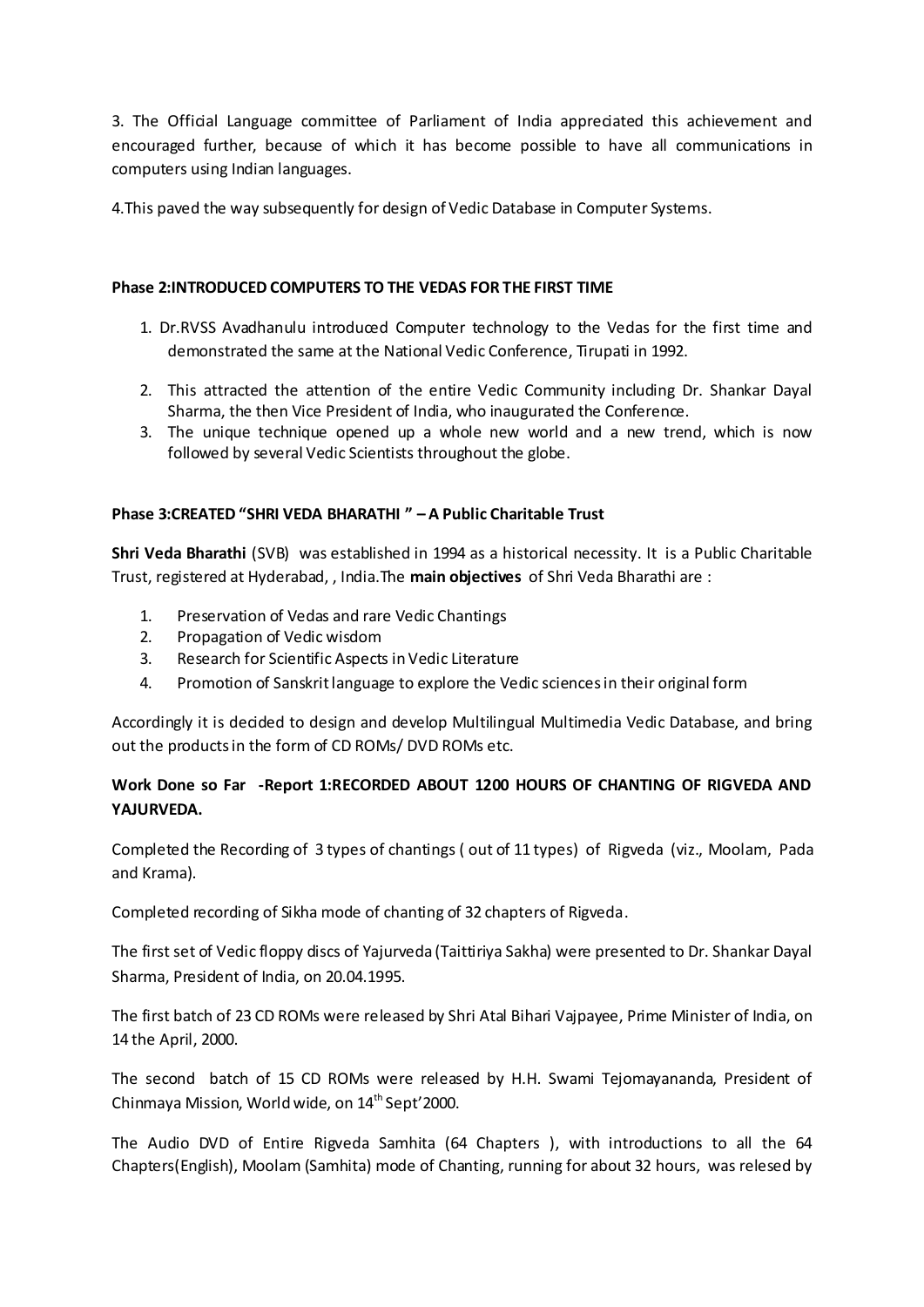Param Pujaniya Shri Mohan Bhagawat, Sarsanghchalak of RSS, on 23.07.2011.

# **Work Done so far -Report 2:RESEARCH CONDUCTED FOR SCIENTIFIC ASPECTS IN VEDIC LITERATURE**

The subject matter of Vedas is a holistic Cosmos, with 'Man' as a harmonious part of it. This careful look also reveals astounding aspects of Science and Technology of the past and more importantly, aspects of possible current and future relevance, in a form beneficial to man and society. In this background the exploration for Science and Technology in Vedas and Śāstras is felt as the need of the hour.

SVB is conducting research studies with respect to Mathematics, Physics, Chemistry, Medicine , Spectroscopy, Space science, Cognition etc. The findings are brought out in the form of books, few of which are titled as follows:

- "Vedas and Computers" (Computer Science in Vedas)
- "Science and Technology in Vedas and Sastras".
- "Vedic Mathematics, Lilavathi Ganitham & Pavuluri Ganitham"-Both in English and Telugu, and in Braille script
- Predictability of Earth Quakes using Jyotisha Sastra

In recent times there indeed is a widening chasm- Science & Technology on one hand, and spirituality and religion on the other. These two are indeed alternative paths. SVB is providing guidance to several modern researchers on topics related to Vedas and Sastras.

## **Work Done so far -Report 3:SECURED "PATENT RIGHTS" (INTELLECTUAL PROPERTYRIGHTS) FOR**

## **DESIGN OF MULTILINGUAL MULTIMEDIA VEDIC DATABASE**

Dr. RVSS Avadhanulu took up an exciting project of designing the Multimedia CD ROMs for Vedas. This allows the following facilities simultaneously:

- Display of original mantra text in Devanagari with Swara symbols
- Display of Telugu/Hindi translations of the mantra
- Display of English translation of the mantra
- Display of a graphics drawn for the mantras
- Display of encyclopaedia information if the Mantra available, like
- Identification code
- Rishi
- Devata
- Chandas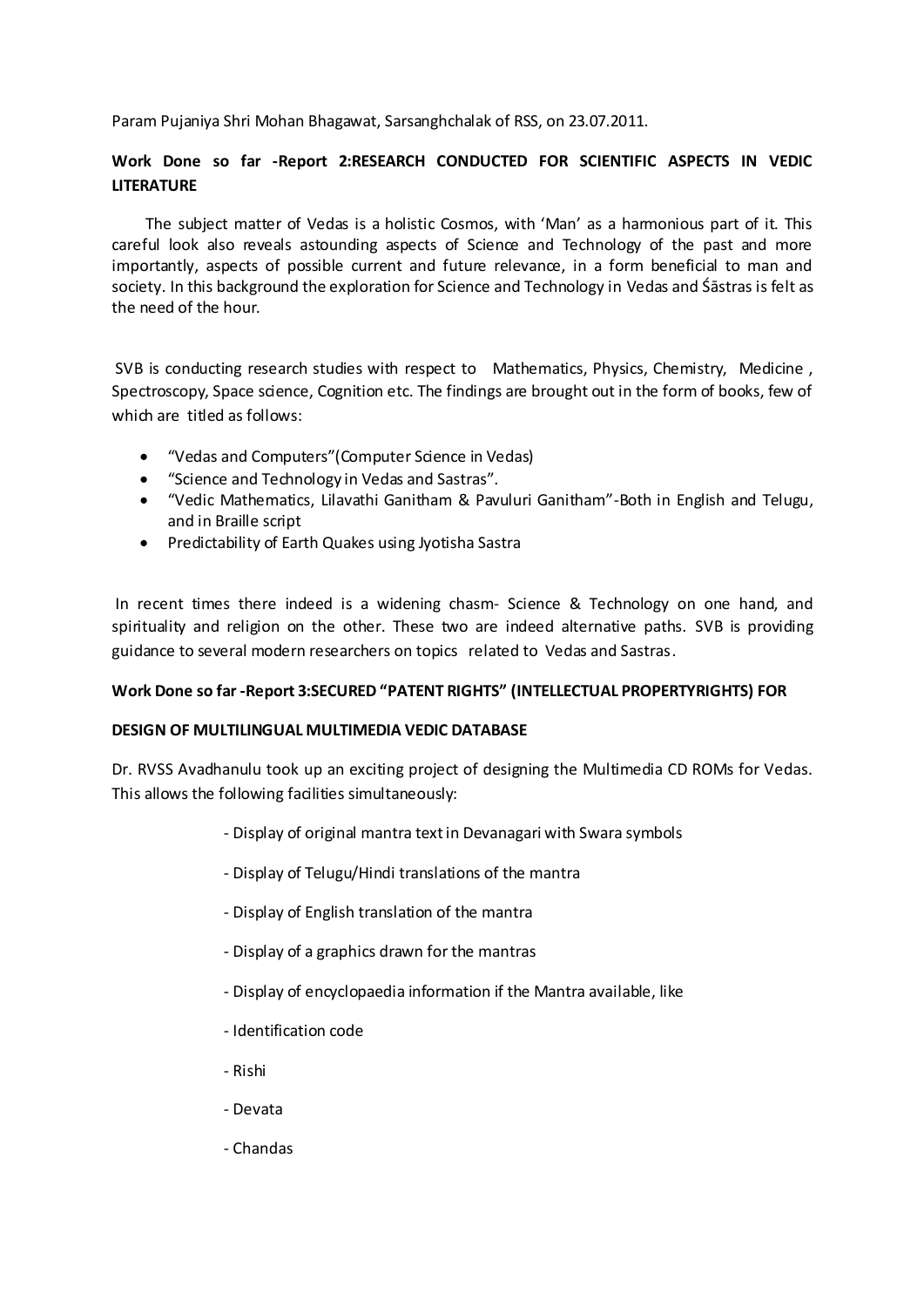- Kamya
- Alamkara

- Modern subject like physics and chemistry to which the mantra appears to be related.

- Names of the authors for translation etc.

This is to state with pleasure that Multimedia CDs are brought for the first three chapters of Rigveda.

# **Work Done so far -Report 4**:**CARRIED OUT PROPAGATION OF VEDIC WISDOM –THROUGH DEMOS, LECTURES, CONFERENCES, PRESS & ELECTRONIC MEDIA**

For creating interest among the public on the subject of Vedas, SVB has been conducting lecture programs at various Institutions through out the country.

The lectures on ""Veda Vijnanam" (75 episodes) telecast in TTD(SVBC) Channel created interest among modern scientists for further research in Vedic Sciences.

SVB has been spreading the message of Vedas utilizing the mass media, viz. Television, Radio and Press. The talks on Vedas and Vedic sciences are covered under repeat programmes on several channels.

SVB organised a World Vedic Conference at Hyderabad in 1994 with participants from several countries like USA, UK, Italy and Nepal.

SVB organised a Vedic Conference at National level in December,2005 on Scientific aspects in ancient Indian literature. Mananiya Shri Sudarshanji, Sarsanghchalak of RSS inaugurated the conference.

## **Work Done so far -Report 5:HONOURED THE SCHOLARS OF VEDAS & SASTRAS**

SVB has been organizing conferences on Vedas and Sastras, for the past several years, and honouring outstanding Veda -Sastra Pandits and Sanskrit scholars.

Some of the Pandits honoured so far are :

- Mahamahopadhyaya Sri Dongare Veereswara Krishna Sastry garu
- Mahamahopadhyaya Sri Remella SuryaPrakasa Sastry garu
- Mahamahopadhyaya Sri Sannidhanam Lakshminarayana Murthy Sastry garu
- Mahamahopadhyaya Prof. Pullela SriRamachandrudu garu
- SRI CBV Subrahmanya Sastry garu, "Jyotisha Sarvabhouma"
- Prof.Rajendra Mishra, Vice Chancellor, Sanskrit University, Varanasi
- Dr. Rajanna Sastry garu, Osmania University (Retd)
- Dr. Kharwandikar, Ahmadnagar(Maharashtra)
- Dr.Radhamohan Upadhyaya,Colcuutta(West Bengal), and
- Dr.Siddharth Y Wakankar,Vadodara(Gujarat) etc.